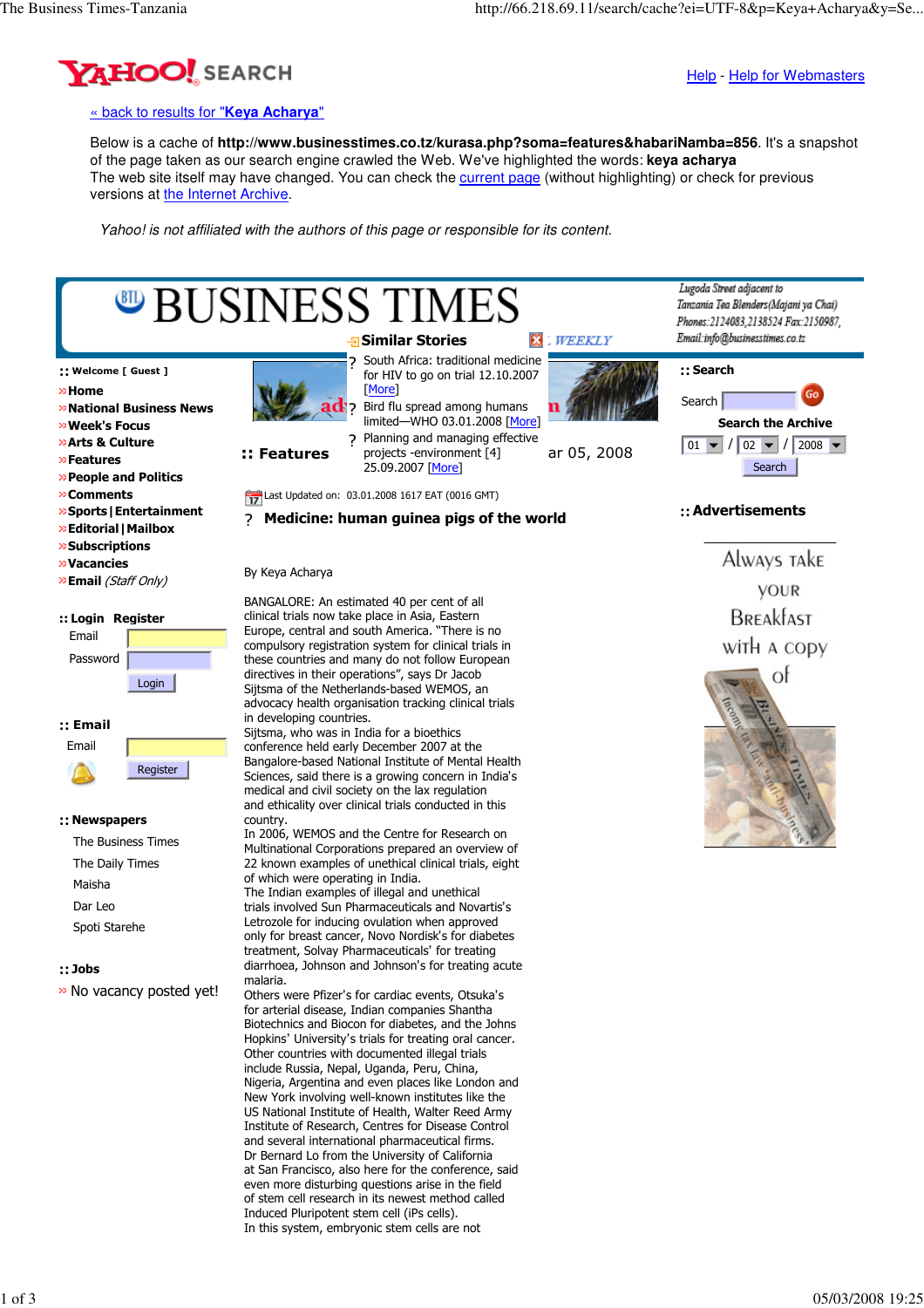used, but virtually any cell is taken to the laboratory, inserted with a human gene and grown into human cells.

"This makes for laboratory manipulation of basic science research, no consent is needed by anyone and the cells can be bought commercially, giving rise to all sorts of ethical questions that need to keep pace with the rapid research in this field," said Lo. "I am extremely concerned about the conduct of stem cell research in India," said Dr Pushp Bhargava, a highly respected former director of India's Centre for Molecular Biology at Hyderabad city. "We have no idea where these cells are coming from, whether they have been characterised," Bhargava told IPS. "There is no method of validation or checking," he complained.

WEMOS's Dr Leontien Laterveer says a lack of transparency and secrecy shrouding all clinical trials, whether in India or other countries, makes it very difficult to obtain information about their operations.

"We are appealing to Indian organisations looking at this issue to come forward and collaborate with us," say both Laterveer and Sjitsma. More importantly, there are insufficient checks by the European Union in spite of the Helsinki Declaration on a code of ethics for clinical trials, making it easy for drugs to enter the European market, add the two.

"European pharmaceuticals are also not bothered about legal and regulatory aspects," said Laterveer. "They leave it to the countries themselves." The

Helsinki Declaration is currently under review. "We need the input of Southern experts to help process the review of the Helsinki Declaration," said Siitsma.

Media exposés of exploitation in cases such as the US John Hopkins' Hospital's collaboration with the Regional Cancer Treatment Centre in Kerala, in 2000, forced the Indian Council of Medical Research (ICMR) to inquire into the trials.

The results however are still not public and no action has been taken against its then director, while the Johns Hopkins University barred the principal investigator from heading future research with human subjects.

In recent years, India has made some regulatory attempts, amending its drugs and cosmetics act to require compliance by trial conductors with a set of good clinical practices (GCP) guidelines along with the ethics committee that the ICMR formulated. But there is still no mandatory compensatory payment, or strong penalty against the defaulting company. "We need to pin down direct responsibility for monitoring with the ethics committee and measures taken to permanently revoke the licence of the<br>defaulting company,'' says Adarsh Gangadhar, a lawyer attached to the National Academy for Legal Studies and Research in Hyderabad.

Dr Prathap Tharyan, head of psychiatry at the respected Christian Medical College (CMC), Vellore, and South Asia coordinator of Cochrane, a network of specialists working to improve evidencebased healthcare, averred that "deception, fraud and structural problems in randomised clinical trials'' are rampant in India.

Tharyan has now helped set up an online Clinical Trials Registry through ICMR. Its implementation, however, remains dependent on wider awareness of the issues involved in India.

"Ethics awareness in India is evolving and the law intervening, but I find a deficiency in working out solutions for implementation," said Madhav Menon, one of India's leading legal experts. The National Institute of AIDS Research (NIAR) at Pune is committed to setting up community advisory bodies (CABs) with participation from field workers, patients and others concerned to disseminate awareness and information on the rights of participants in clinical trials. However, the entire concept of CABs is still